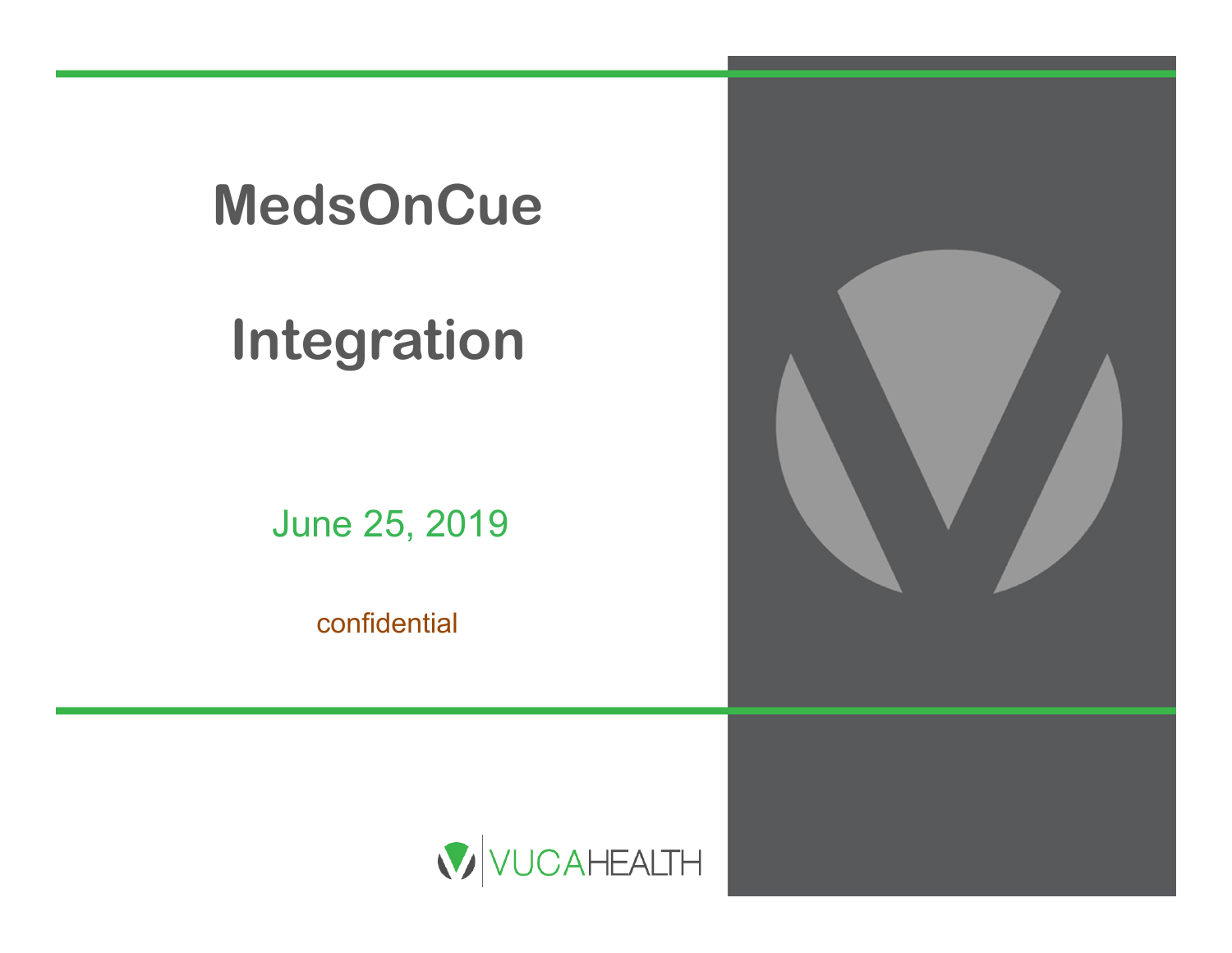## **How to Construct URL**

## VUCAHEALTH

- *STEP 1 – Use pharmacy ID provided by VUCA*
- *STEP 2 ‐ Get NDC code of the medication*
- *STEP 3 – Construct URL*

**Pharmacy ID**

 $\checkmark$ Assigned and provided by VUCA

#### **Medication ID**

 $\checkmark$ Get NDC9, the first 9 full digits of the NDC code (fixed length)

#### **Construct URL**

(see next page)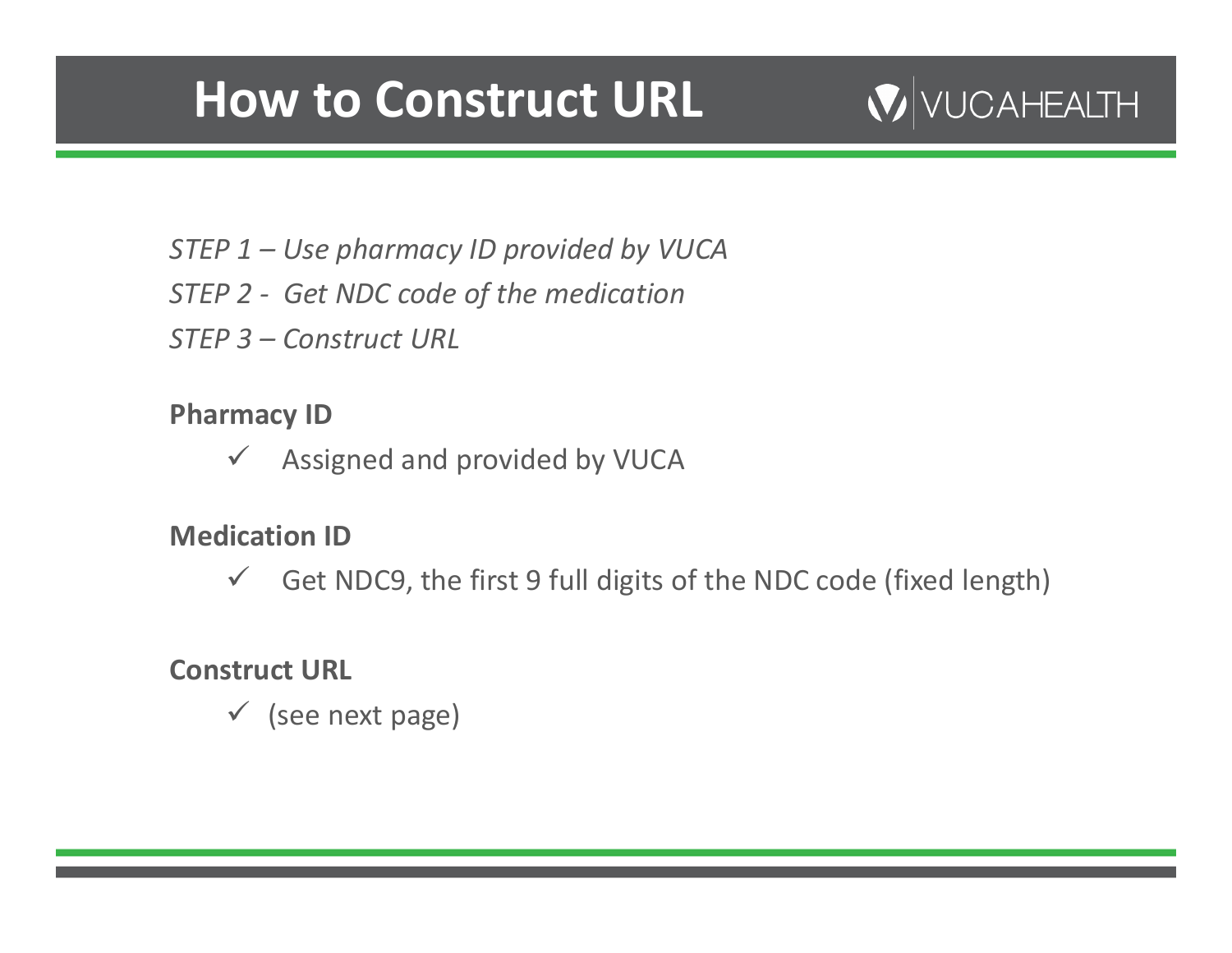## **MedsOnCue URL & QR Code**

### **V** VUCAHEALTH

## **Construct URL to MedsOnCue**

**http://hub.medsoncue.com/{RoutingCode}/{Pharmacy ID}‐{NDC9}/r\_{RxID}/{LangCode}**

- $\checkmark$  {RoutingCode} see next page. THIS IS REQUIRED.
- {Pharamcy ID}‐{NDC9} THIS IS REQUIRED.
- $\checkmark$  "r<sub>\_</sub>{RxID}" is RxID with a qualifier "r\_". Maximum length of RxID is 10 alphanumeric characters. THIS IS OPTIONAL.
- $\checkmark$  {LangCode} can be "en" (for English) or "es" (for Spanish) or just be blank which will default to English. THIS IS OPTIONAL.

## **QR Code**

 $\checkmark$  Use standard encoding library to encode the constructed URL into QR code.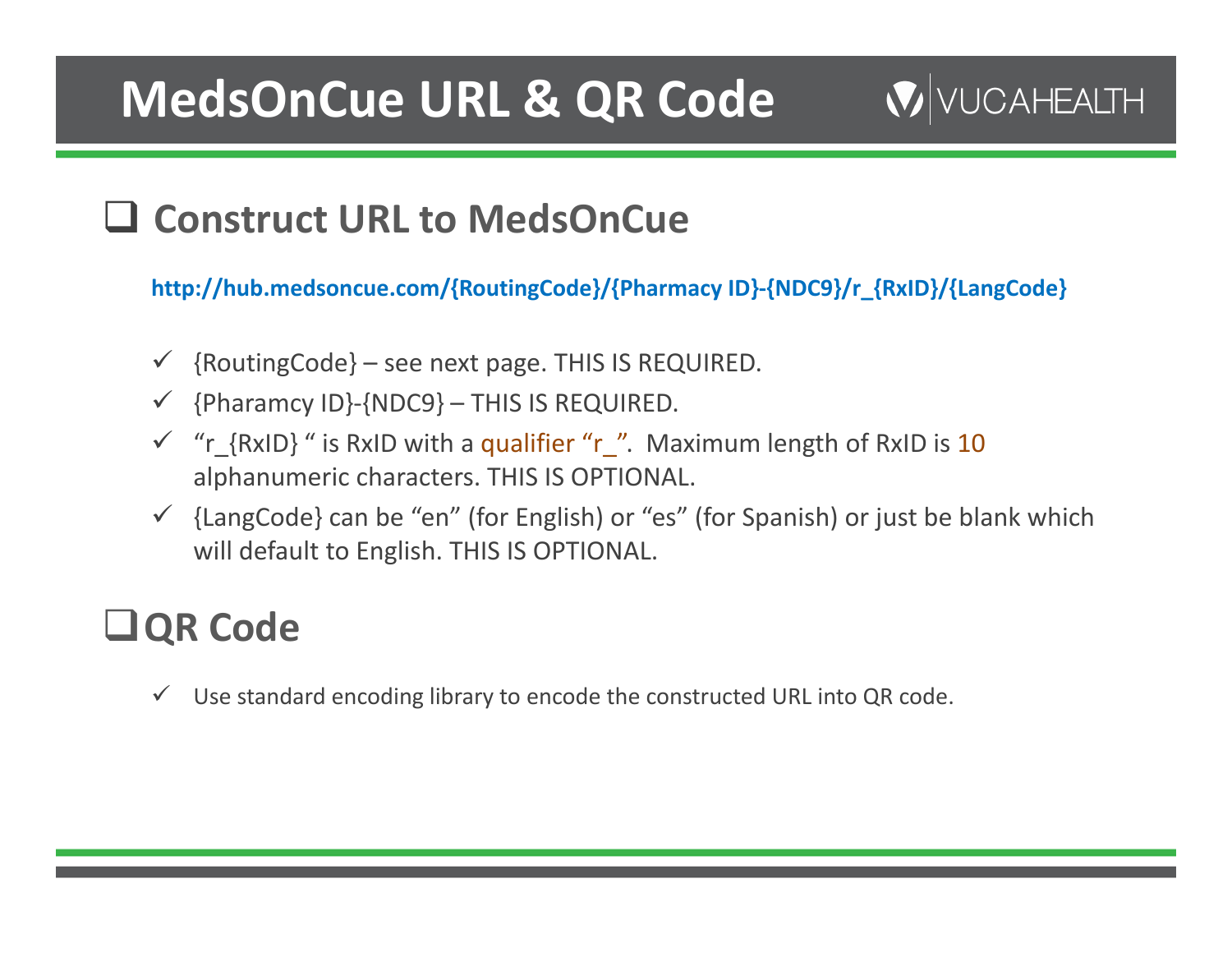## **Reference ‐ Routing Codes**

 $\mathbf{V}$  VUCAHEALTH

| <b>Use Cases</b>             | <b>Routing Code</b> | <b>Base URL</b>               |
|------------------------------|---------------------|-------------------------------|
| URL in QR Code*              | qrc                 | http://hub.medsoncue.com/qrc/ |
| <b>URL in SMS Message</b>    | sms                 | http://hub.medsoncue.com/sms/ |
| <b>URL</b> in Email          | eml                 | http://hub.medsoncue.com/eml/ |
| Kiosk/Tablet Library Mode    | ksk                 | http://hub.medsoncue.com/ksk/ |
| URL embedded /online<br>meds | emb                 | http://hub.medsoncue.com/emb/ |
| URL in mobile apps           | mbl                 | http://hub.medsoncue.com/mbl/ |

\*Most commonly used by Pharmacy Management Systems